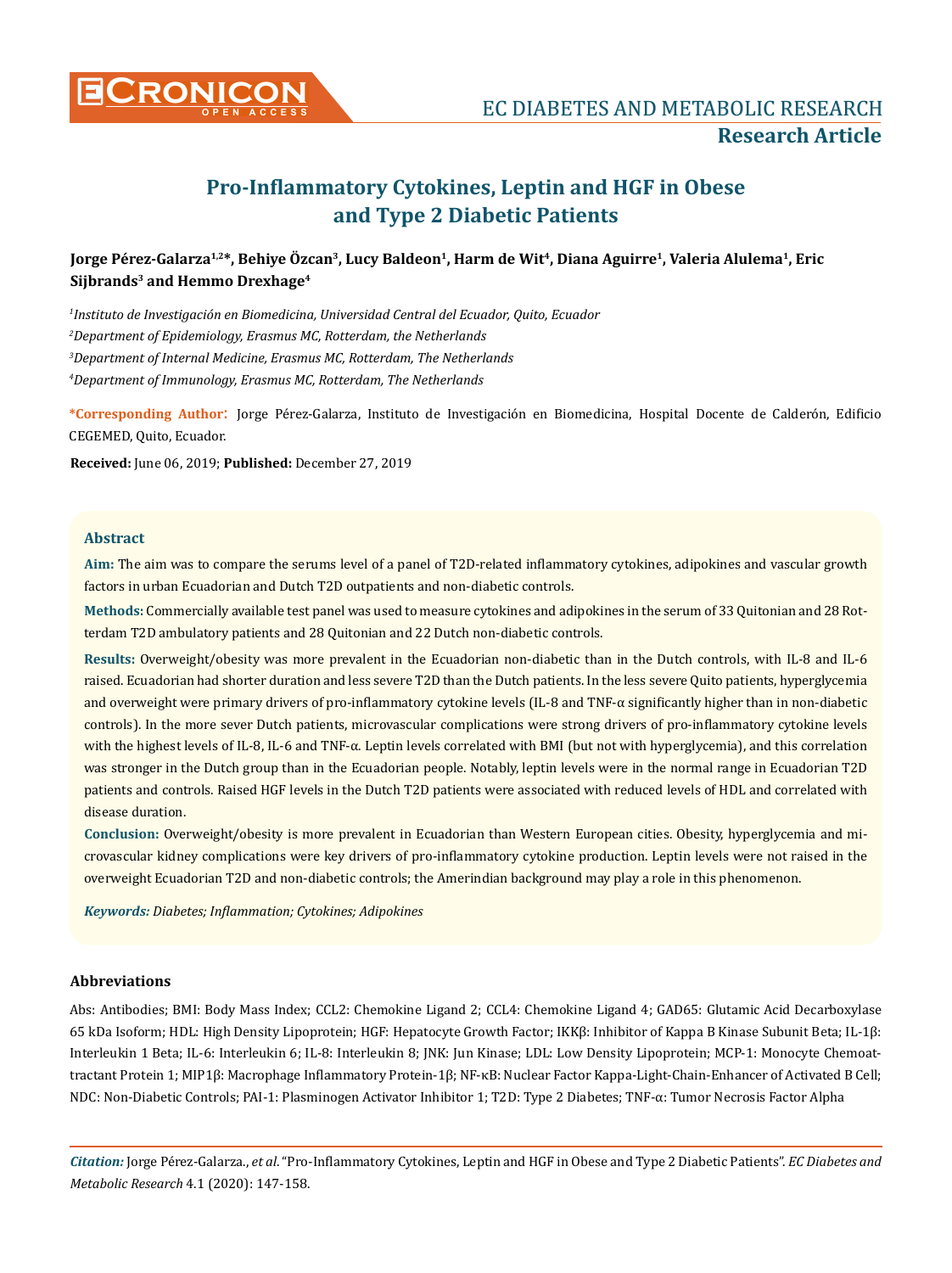## **Introduction**

The link between inflammation, obesity and type 2 diabetes (T2D) is currently well established. Research from Hotamisligil., *et al.* in the early 1990s pointed to a pathogenic role of inflammatory cytokines in the development of insulin resistance and diabetes. The authors showed that TNF-α level was proportional to insulin resistance in obese people and animals [1]. Further research, confirmed this hypothesis, demonstrating that TNF-α was capable to induce insulin resistance in lean animals [1-4]. Nowadays, it is known that several pro-inflammatory cytokines are capable to inhibit the insulin signaling pathway through the activation of molecular pathways such as Nuclear Factor Kappa-light-chain-enhancer of activated B cell (NF-κB), IB kinase-β (IKKβ) and Jun kinase (JNK) [5-9].

Pro-inflammatory cytokines and adipokines are raised due to the activation of macrophages and adipocytes in obese adipose tissue, which leads to a so-called "chronically inflamed adipose tissue". A disturbed lipid metabolism in overweight/obesity is also capable of inducing a chronic pro-inflammatory state [10,11]. In monocytes and macrophages, the Nlrp3 inflammasome senses lipotoxicity-associated increases in intracellular ceramide, thereby inducing caspase-1 cleavage and facilitating interleukin-1β (IL-1 β) secretion [12]. Additionally, lipid alterations like high levels of Ox-LDL and low levels of HDL are related to inflammatory activation [9,13-15], while free fatty acids enhance the secretion of TNF-α, IL-6 and PAI-1 from macrophages. Activated macrophages secrete ever more inflammatory cytokines and chemokines creating a feed-forward loop of inflammation [3,14,16]. In sum, the literature contains numerous reports on increased levels of pro-inflammatory cytokines in the metabolic syndrome (MetS) and T2D, including excellent reviews on this topic [17-22].

There is a remarkable epidemiologic transition from infectious diseases to non-communicable diseases in recent decades in Latin America [23,24]. A plausible explanation for this phenomenon is the increased prevalence of overweight/obesity particularly in urban populations [25]. This increase is associated with an increased prevalence of the metabolic syndrome (MetS), cardiovascular diseases (CVD), and T2D - currently the leading causes of morbidity and death in Latin America [23,25-27]. Recently, in Ecuadorian population wide study we found a high prevalence of the MetS particularly in urban areas (e.g. 33.7% vs. rural: 27.0%) and at high socioeconomic status (high income 22.7% vs. low income 16.3%) [28]. This high prevalence of metabolic disorders represents an extreme risk to develop T2D in a broad percentage of the Ecuadorian population.

In another recently published study we reported on the serum levels of a panel of T2D-related cytokines, chemokines and growth factors, namely IL-8, TNFα, IL-6, IL-1β, CCL4, CCL2, Resistin, Leptin, Adiponectin, hepatocyte growth factor and PAI-1 [29]. We measured the levels of these 11 factors in the serum of 96 individuals living in the Ecuadorian city of Quito, of whom 56 were randomly selected T2D outpatients and 40 were non-diabetic controls (mainly caretakers). Of the factors that we tested only IL-8 and hepatocyte growth factor (HGF) were significantly higher in the T2D patients than in the non-diabetic controls. There were no differences between the two groups for the classical pro-inflammatory cytokines, such as TNFα, IL-1β, IL-6. We concluded that while the T2D patients had signs of an increased inflammatory state in serum (due to the increase of IL-8), the increase was only mild.

In this study, we determined whether the clinical profiles of T2D outpatients and non-diabetic controls from Quito, Ecuador and from Rotterdam, the Netherlands differ in terms of serum levels of pro-inflammatory cytokines, chemokines, and growth factors measured by the test kit.

#### **Patients and Methods**

#### **Patients and controls**

In 2012 we recruited 28 Dutch patients with T2D participating in the Diabetes Pearl. The Diabetes Pearl is an observational cohort study, in which all eight Dutch academic medical centers participate, one of the tertiary medical centers is Erasmus MC in Rotterdam. Patients were included if they had been diagnosed with T2D and were attending the outpatient department. Patients were excluded if their ability to understand and write the Dutch language enabled them to provide written informed consent.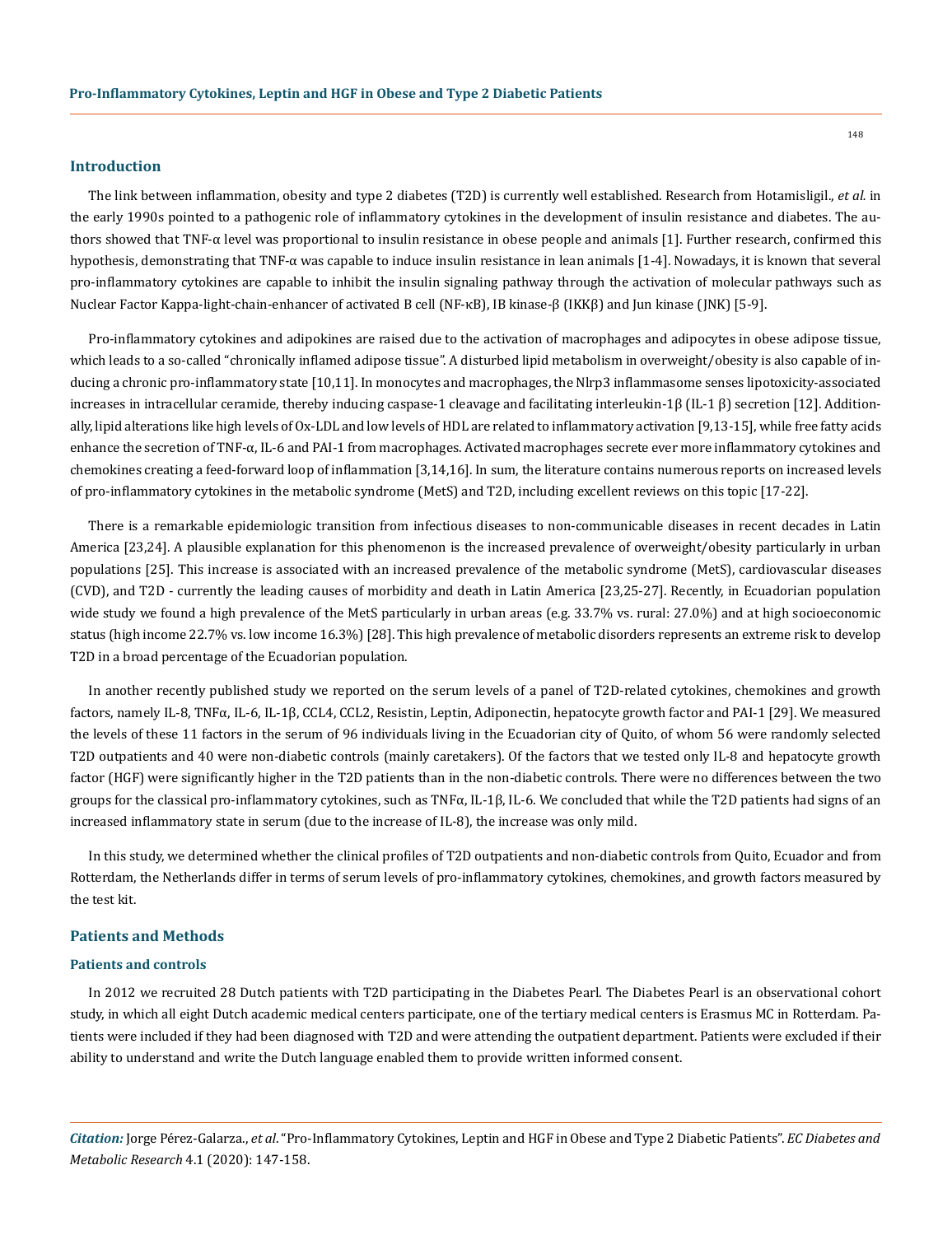In 2012, we also recruited 33 Ecuadorian patients T2D, according to the criteria of The Expert Committee on the Diagnosis and Classification of Diabetes Mellitus [30], from 4 medical centers in Quito, Ecuador (Eugenio Espejo Hospital, Club de Leones Sur, Fundación Oftalmológica del Valle and Fundación de la Psoriasis). We excluded any patients who had immune disorders, serious medical illness, recent infections (last 2 weeks), obvious vascular complications, fever, pregnancy/postpartum, also LADA patients (positive GAD65 Abs) were excluded.

Regarding the non-diabetic Dutch and Ecuadorian control groups, we selected 22 Dutch and 28 Ecuadorian subjects by asking hospital staff and accompanying care takers to volunteer to donate blood at the same time as the patients were donating blood. These subjects came from the same ethnic and societal background and did not have serious medical disorders (including acute infection). Controls were over 30 years of age, and we matched for gender where possible.

The Medical Ethical Review Committee of the Erasmus MC approved the Dutch study. The Medical Ethical Review Committee of the Ecuadorian Corporation of Biotechnology in Quito, Ecuador approved the Ecuadorian study, and this was validated by the Ethic Committee of the Central University. Written informed consent was obtained from patients and controls. The Ecuadorian Ministry of Health (MSP) issued the permit necessary to export and process the samples at the Erasmus MC, Rotterdam, The Netherlands.

#### **Serum cytokines and growth factors**

In the same year that we collected and tested sera from the individuals living in the urban area in Ecuador, we also used the same series of assays and the same test (a commercially available test kit, the CBA, Milliplex® Map, U.S.A.) to analyze sera collected from 50 individuals living in the Dutch city of Rotterdam, of whom 28 were T2D outpatients and 22 were non-diabetic controls (all hospital and laboratory staff). The Dutch T2D outpatients were randomly and consecutively recruited from the outpatient diabetes clinic of the Erasmus Medical Center in Rotterdam, the Netherlands.

In the morning, fasting venous peripheral blood (10 mL) was collected in a clotting tube and processed within 4 hours. Serum was frozen and stored at minus 80°C for approximately 12 months before testing. Levels of TNFα, IL-1β, IL-6, HGF, PAI, resistin, CCL2 (MCP-1), adiponectin, leptin, IL-8, and MIP1β (CCL4) were measured by flow cytometry (BD LSR II Biosciences, California, and EE.UU.) using a commercially available multi-analyte cytometric bead array system (Milliplex® Map, U.S.A.). The data were analyzed using a 5-parameter logistic method for calculating analyte concentrations in samples (MAGPIX® with xPONENT software, Luminex, Austin, USA). Undetectable serum analyte levels were recorded as 0 pg/ml and included in the statistical analysis.

#### **Data analysis**

Statistical analysis was performed using SPSS 20 (IBM, Inc.) package for Windows. Data were tested for normal distribution using the Kolmogorov-Smirnov test. The Grubbs' test for outlier detection was applied (http://graphpad.com/support/faqid/1598/). Since the distribution pattern was different in the several cytokines, adipokines and growth factors measured; when necessary the data was log transformed to normalize the distribution. Thus, a parametric group comparison was applied (Independent T test). Correlations were determined by Spearman correlation. Graphs were designed with GraphPad Prism 5.04 (GraphPad Software, Inc) for Windows. Levels of significance were set at p= 0.05 (two tailed).

#### **Results**

#### **Patients and controls characteristics**

The characteristics of the Dutch and Ecuadorian T2D patients and healthy controls are shown in table 1. As can be seen from the table, there were considerable differences between the Dutch and Ecuadorian patients and controls.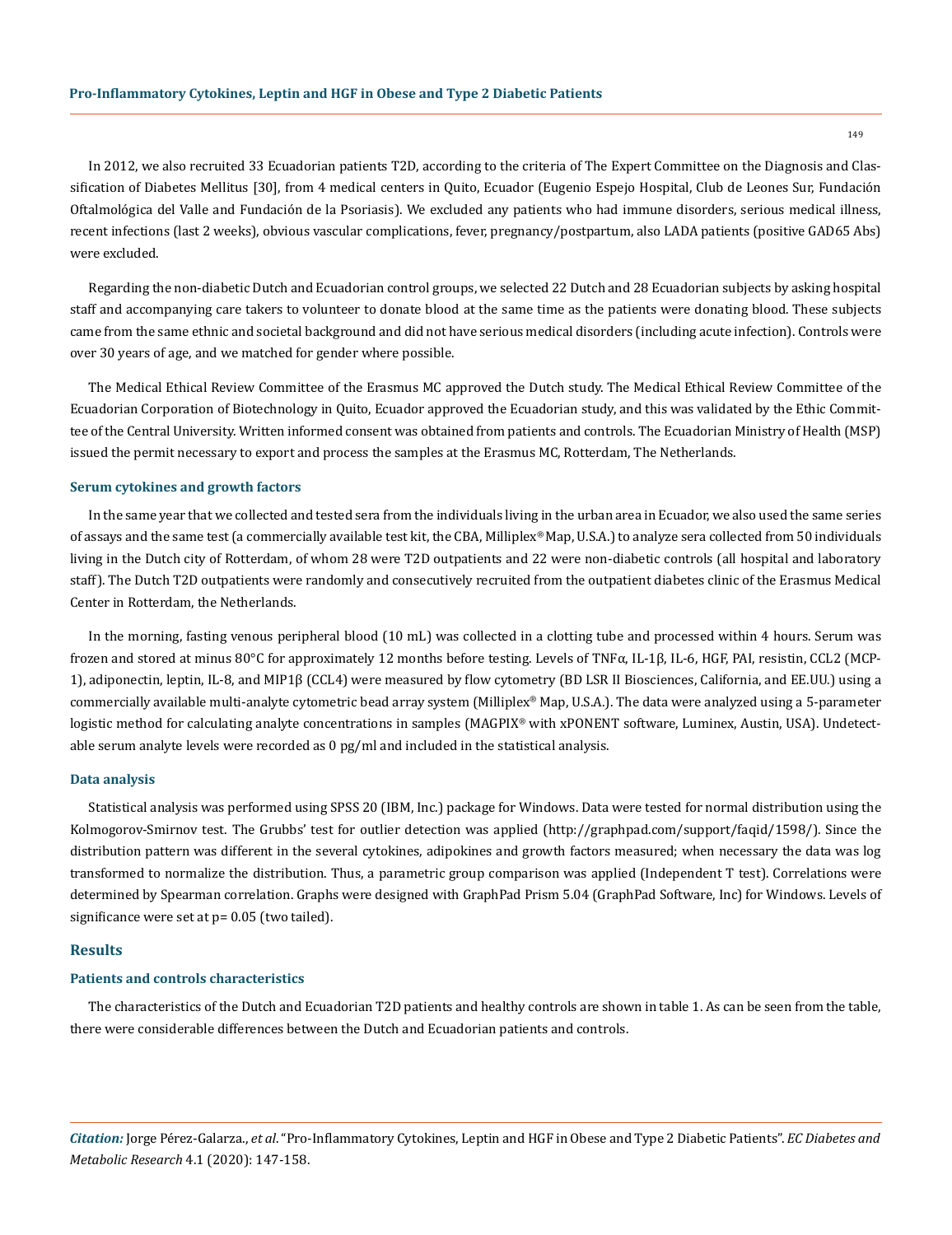|                                           |                 | <b>Ecuador T2D</b> |                  |        | <b>Rotterdam T2D</b> | p-Value         |             |                         |                  |  |  |  |
|-------------------------------------------|-----------------|--------------------|------------------|--------|----------------------|-----------------|-------------|-------------------------|------------------|--|--|--|
| Group size n                              |                 | 33                 |                  |        |                      |                 |             |                         |                  |  |  |  |
| Age mean<br>(range)                       |                 | 60 (40-85)         |                  |        |                      | ns              |             |                         |                  |  |  |  |
| Gender                                    |                 |                    |                  |        |                      |                 |             |                         |                  |  |  |  |
| Female n (%)                              |                 | 18 (55%)           |                  |        |                      | ns              |             |                         |                  |  |  |  |
| Male n (%)                                |                 | 15 (45%)           |                  |        |                      | ns              |             |                         |                  |  |  |  |
| <b>BMI</b> mean<br>(range); %             | 28 (22-39)      | Normal<br>17%      | 0w 45%<br>Ob 36% |        | 31 (23-43)           | Normal<br>$4\%$ | 0w<br>42%   | Ob 54%                  |                  |  |  |  |
| <b>Comorbidities</b>                      |                 |                    |                  |        |                      |                 |             |                         |                  |  |  |  |
| HBP %                                     |                 | 48.5%              |                  |        |                      | 0.01            |             |                         |                  |  |  |  |
| Systolic Blood<br>Pressure (mean)         |                 | 132 mmHg           |                  |        |                      | ns              |             |                         |                  |  |  |  |
| Diastolic Blood<br>Pressure (mean)        |                 | 82 mmHg            |                  |        |                      | 83.6 mmHg       |             |                         | ns               |  |  |  |
| <b>Glucose state</b>                      |                 |                    |                  |        |                      |                 |             |                         |                  |  |  |  |
| HbA1C mean<br>$(range); \%$               | $7.3(4.8-12.5)$ | Normal<br>30%      | <b>High 70%</b>  |        | $8.4(6.1-13)$        | Normal<br>7.1%  | High 92.9%  | $0.02*$                 |                  |  |  |  |
| Disease time                              |                 | $5.6(1-20)$        |                  |        |                      | 14.2 (5-24)     |             |                         | 0.00             |  |  |  |
| mean (range)                              |                 |                    |                  |        |                      |                 |             |                         |                  |  |  |  |
| <b>Lipid Profile</b>                      |                 |                    |                  |        |                      |                 |             |                         | $0.00*$          |  |  |  |
| Chol. mg/dL<br>mean (range);<br>$\%$      | 243 (165-436)   | Normal<br>39%      | <b>High 61%</b>  |        | 78 (58-106)          | Normal<br>100%  |             | High 0%                 |                  |  |  |  |
| TGD mg/dL<br>mean (range);<br>$\%$        | 202 (80 - 409)  | Normal<br>67%      | <b>High 33%</b>  |        | $38(16-92)$          | Normal<br>100%  |             | High 0%                 |                  |  |  |  |
| HDL mg/dL<br>mean (range);<br>$\%$        | 43 (18 - 67)    | Normal<br>58%      | Low 42%          |        | $22(10-35)$          | Normal<br>3.6%  |             | Low 96%                 |                  |  |  |  |
| LDL mg/dL<br>mean (range);                | $168(77-361)$   | Normal<br>55%      | <b>High 45%</b>  |        | 44 (24-76)           | Normal<br>100%  |             | High 0%                 |                  |  |  |  |
| <b>Hepatic Profile</b>                    | %               |                    |                  |        |                      |                 |             |                         |                  |  |  |  |
| ASAT mg/dL                                | 33.1 (6-78)     | Normal             | <b>High 42%</b>  |        | 29.5 (17-81)         | Normal          |             | <b>High 11%</b>         | $0.00*$          |  |  |  |
| mean (range);<br>$\%$                     |                 | 58%                |                  |        |                      | 89%             |             |                         |                  |  |  |  |
| ALAT mg/dL<br>mean (range);<br>$\%$       | $45.0(7 - 131)$ | Normal<br>52%      | <b>High 49%</b>  |        | $27.2(12-64)$        | Normal<br>89%   |             | <b>High 11%</b>         |                  |  |  |  |
| GGT mg/dL<br>mean (range);<br>$\%$        | 58 (17 - 360)   | Normal<br>70%      | <b>High 30%</b>  |        | 52 (11 - 332)        | Normal<br>68%   |             | <b>High 32%</b>         | ns               |  |  |  |
| Medication                                |                 |                    |                  |        |                      |                 |             |                         |                  |  |  |  |
| Oral Anti-dia-<br>betic treatment<br>$\%$ |                 | 73%                |                  |        |                      | $\rm ns$        |             |                         |                  |  |  |  |
| Insulin treat-<br>ment %                  |                 | 21%                |                  |        |                      | 0.00            |             |                         |                  |  |  |  |
| Aspirin %                                 |                 | 12%                |                  |        |                      | ns              |             |                         |                  |  |  |  |
| Statins %                                 |                 | 21%                |                  |        |                      | 0.00            |             |                         |                  |  |  |  |
|                                           |                 | <b>Ecuador NDC</b> |                  |        | <b>Rotterdam NDC</b> |                 |             |                         |                  |  |  |  |
| Group size n                              |                 | 28                 |                  |        |                      |                 |             |                         |                  |  |  |  |
| Age mean<br>(range)                       |                 | 52 (32-87)         |                  |        |                      | ns              |             |                         |                  |  |  |  |
| Gender                                    | 12 (54.5%)      |                    |                  |        |                      |                 |             |                         |                  |  |  |  |
| Female n (%)                              |                 | 19 (68%)           |                  |        |                      | $\rm ns$        |             |                         |                  |  |  |  |
| Male n (%)                                |                 | 9 (32%)            |                  |        |                      |                 | 10 (45.5%)  |                         | ns               |  |  |  |
| <b>BMI</b> mean<br>(range); %             | 28.5 (23-35)    | Normal<br>14.8%    | Ow 48.1%         | Ob 37% | 25 (21-32)           | Normal<br>60%   | 0w<br>26.7% | 0 <sub>b</sub><br>13.3% | $0.01^{\dagger}$ |  |  |  |

*Table 1: General characteristics of T2D and NDC patients from Ecuador and Rotterdam.* 

*\*p value ˂ 0.05, Ecuador T2D normal vs Rotterdam T2D normal. † p value ˂ 0.05, Ecuador NDC normal vs Rotterdam NDC normal. NDC, non-diabetic controls. T2D, type 2 diabetes.*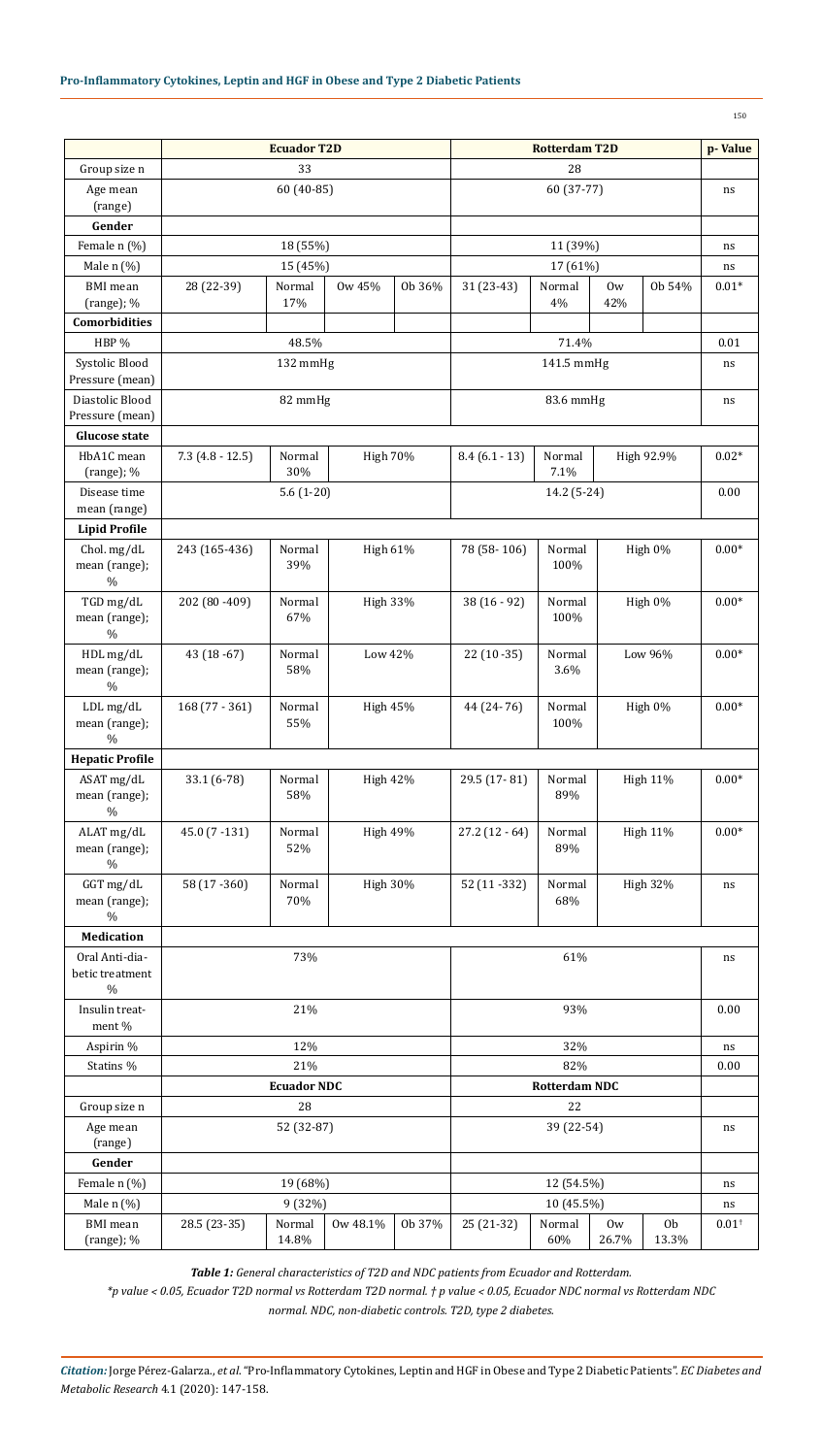#### **T2D patients**

In the Dutch patients, disease duration was considerably longer (14,2 vs 5,6 years, mean), and the prevalence of obese individuals was higher (54 vs 36%).

Dutch patients also had a higher prevalence of hypertension (71,4% vs 48,5%), while their albumin creatinine ratio was disturbed in 46,6% (unfortunately this was not determined in the Ecuadorian patients).

The Dutch patients had a slightly poorer control of their hyperglycemia, while the large majority (90%) were on insulin. In both groups, 60 - 70% were taking oral anti-diabetics.

82% of Dutch patients used statins, while only 21% of Ecuadorian patients were on this drug. Not surprisingly, the Dutch patients had a better lipid profile and a lower prevalence of non-alcoholic fatty liver disease (NAFLD).

In summary, the Dutch patients had a longstanding and more severe T2D with more microvascular kidney damage, yet had a better lipid profile, most likely due to the degree of statin use in this group.

#### **Non-diabetic controls**

The Ecuadorian non-diabetic controls (for 90% caretakers) had an obesity and overweight prevalence of 48% and 37% respectively, while the Dutch non-diabetic controls (all hospital staff) were much slimmer, with an obesity and overweight prevalence of 27% and 13% respectively. In fact, the Ecuadorian non-diabetic controls were just as overweight as the Ecuadorian T2D patients (It must be noted that in the Ecuadorian group, there was no difference in BMI between the non-diabetic hospital staff and the non-diabetic care-takers, but the hospital staff only comprised 10% of this control group).

Although average age did not differ between the non-diabetic control groups, patients in the Dutch T2D group were significantly older than their respective controls. We therefore corrected for age in the statistical comparisons between patients and controls.

#### **Levels of cytokines and growth factors in serum**

Table 2 shows the mean and standard deviation (SD) for the two groups of patients and their respective controls.

|                  |              | <b>Ecuador Cohort</b> |                                      | <b>Rotterdam Cohort</b> |                  |                                               |  |  |
|------------------|--------------|-----------------------|--------------------------------------|-------------------------|------------------|-----------------------------------------------|--|--|
|                  | <b>NDC</b>   | T <sub>2</sub> D      | p-Value                              | <b>NDC</b>              | T <sub>2</sub> D | p-Value                                       |  |  |
|                  | Mean (SD)    | <b>Mean (SD)</b>      | <b>T</b> test Ecu-NDC<br>vs. Ecu-T2D | Mean (SD)               | Mean (SD)        | <b>T test Rott-NDC vs.</b><br><b>Rott-T2D</b> |  |  |
| IL <sub>8</sub>  | $8.4(6.2)$ * | 15.5(18.7)            | 0.04                                 | 5.5(1.9)                | 22.1(26.0)       | 0.005                                         |  |  |
| TNF- $\alpha$    | 3.9(2.0)     | 5.2(2.5)              | 0.03                                 | 4.8(1.8)                | 7.4(3.1)         | 0.000                                         |  |  |
| $+IL6$           | $4.5(2.6)$ * | 7.9(9.8)              | 0.08                                 | 1.3(1.3)                | 8.0(7.1)         | 0.000                                         |  |  |
| IL1- $\beta$     | 0.5(1.5)     | 0.8(1.3)              | 0.54                                 | 0.9(0.5)                | 1.7(2.2)         | 0.09                                          |  |  |
| CCL <sub>4</sub> | 114 (95)     | 92 (95)               | 0.39                                 | 82 (59)                 | 111 (97)         | 0.21                                          |  |  |
| CCL <sub>2</sub> | 305 (131)    | 330 (176)             | 0.53                                 | 263 (113)               | 318 (148)        | 0.14                                          |  |  |
| Resistin         | 389 (131)*   | 448 (254)             | 0.25                                 | 694 (558)               | 629 (391)        | 0.65                                          |  |  |
| Leptin           | 1100 (964)   | 892 (1055)            | 0.42                                 | 712 (592)               | 2285 (3503)      | 0.04                                          |  |  |
| Adiponectin      | 2711 (1747)  | 3054 (2881)           | 0.57                                 | 2785 1892)              | 1930 (1053)      | 0.07                                          |  |  |
| <b>HGF</b>       | 764 (495)    | 1018 (1652)           | 0.08                                 | 874 (461)               | 1437 (938)       | 0.01                                          |  |  |
| PAI1             | 935 (303)    | 830 (278)             | 0.17                                 | 954 (219)               | 1161 (483)       | 0.07                                          |  |  |

*Table 2: Cytokines, adipokines and growth factors statistical analysis between each study cohort, otherwise indicated. NDC: Non-Diabetic Controls. \* p value ˂ 0.05 Ecuador non-diabetic controls versus Rotterdam non-diabetic controls.*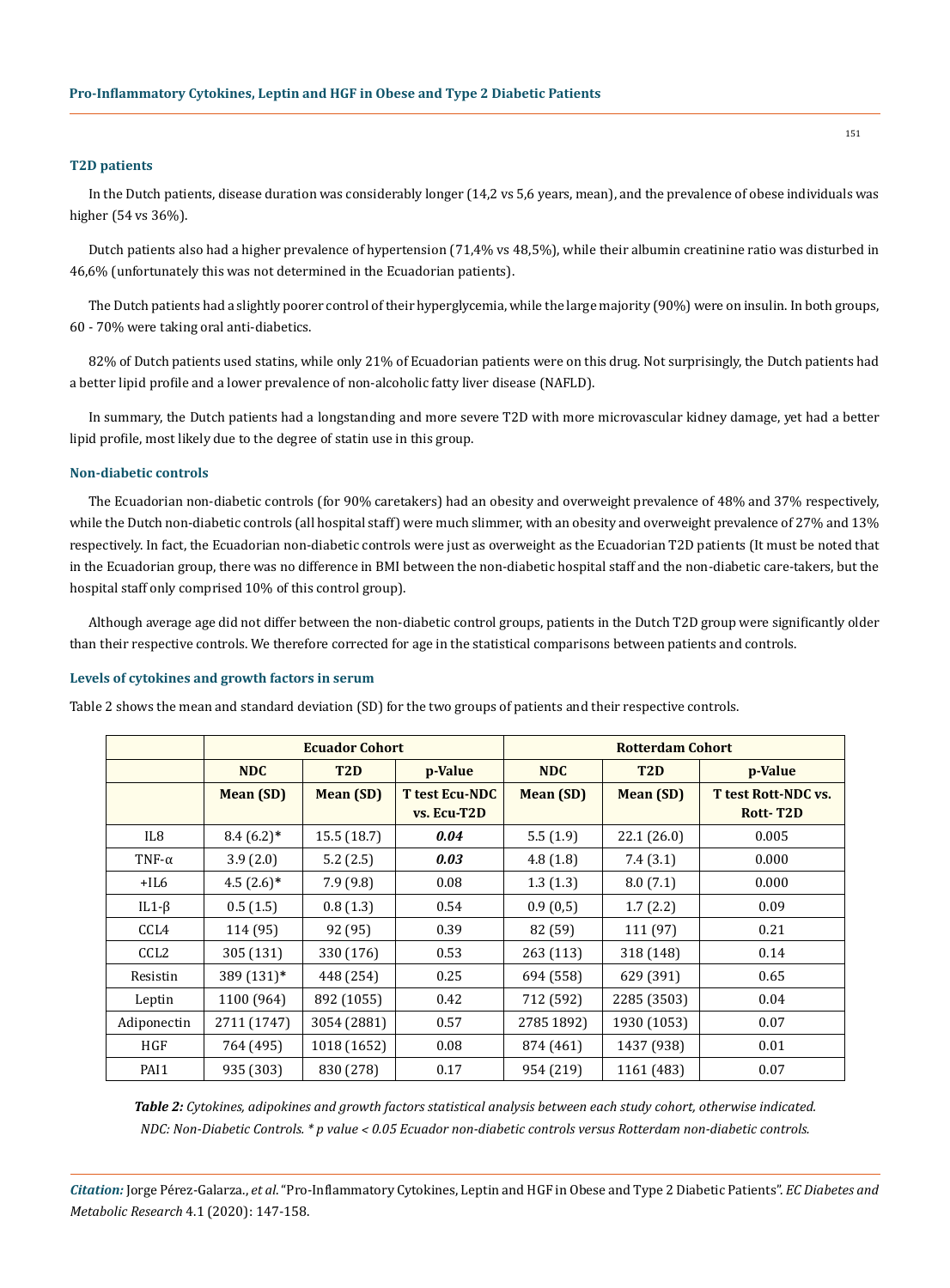#### **The pro-inflammatory cytokines and chemokines IL-6, TNF-α, IL-8, IL-1, CCL4 and CCL2**

**Non-diabetic controls:** As the table shows, there was a difference between the two non-diabetic control groups. The Ecuadorian non-diabetic controls had significantly higher levels of IL-8 and IL-6 and lower levels of resistin than the Dutch non-diabetic controls. The IL-6, IL-8 and resistin levels of the Ecuadorian non-diabetic controls correlated strongly and positively to the increased BMI (r = 0.532, p  $= 0.004$ ; r = 0.512, p = 0.006 and r = 0.476, p = 0.01 respectively).

**T2D patients:** In the T2D patients, IL-8 and TNF-α levels were significantly higher in both the Ecuadorian and Dutch patient groups than the levels in their respective controls. Of the T2D patients, the Dutch group had the highest levels of pro-inflammatory cytokines, but when comparing the two patient groups statistical significance was only reached for IL-8. The Dutch patients also had significantly higher IL-6 levels than those in the Dutch controls.

To determine any relationships with clinical signs and symptoms, we performed correlation analyses between clinical variables and the level of the cytokines/chemokines/growth factors. Table 3 gives the main results. The pro-inflammatory cytokines IL-8, TNF-α and IL-6 correlated with disease duration (particularly in the Dutch group), and with Hb1Ac levels (particularly in the Ecuadorian group); the strongest correlation was observed with hypertension (in both groups); and in the Dutch group we also observed a strong correlation with the albumin/creatinine ratio (this parameter was only measured in the Dutch disease group).

#### **Leptin and adiponectin**

Leptin levels were not raised in the T2D patients from Ecuador (in fact they were the lowest in this group of the 4 tested groups) (Table 2 and Figure 1). Leptin levels were clearly and significantly raised in the Dutch T2D patients (and were the highest of the 4 tested groups). Adiponectin levels had an opposite pattern, being low in Dutch patients and high in the Ecuadorian patients (Table 2). In both the Dutch and Ecuadorian groups, leptin levels were correlated the strongest with BMI, although to a lesser extent in the Ecuadorian group (See figure 2). In the Dutch group, leptin levels were also correlated with disease duration (Table 3).



*Figure 1: Comparison of Leptin and HGF measurements between the four distinct groups; Ecuadorian non-diabetic controls (Ecu-NDC), Ecuadorian T2D (Ecu-T2D), Rotterdam non-diabetic controls (Rott-NDC), and Rotterdam T2D (Rott-T2D). \*\*p value ˂ 0,001; \*p value ˂ 0,05. HGF, hepatocyte growth factor.*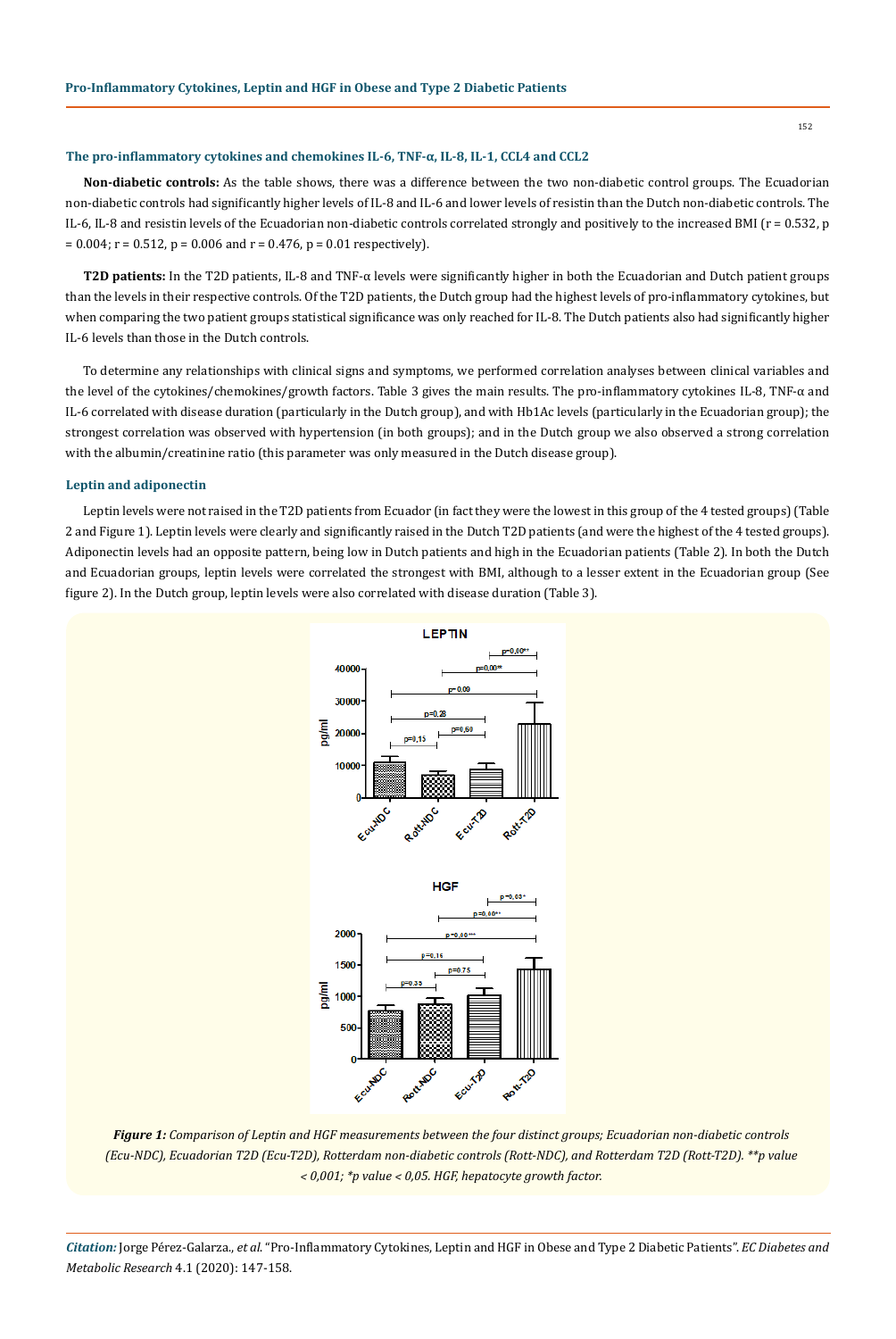



## **HGF and PAI-1**

HGF levels were significantly higher in the Dutch T2D patients than in the Dutch non-diabetic controls. The Ecuadorian T2D patients did not have elevated HGF levels (Table 2). PAI-1 levels were equal in all tested groups (Table 2).

In the Dutch group, HGF levels correlated with disease duration and BMI, while correlating strongly, but negatively with HDL levels (Table 3). In the Ecuadorian group, HGF correlated neither with disease duration, nor BMI. It did correlate positively with hypertension and negatively with triglyceride levels (Table 3).

|                  |               | Disease time |                | <b>Hyperglycemia</b> |                | <b>Hypertension</b> |                | <b>ACR</b> |                | <b>BMI</b>   |                | <b>HDL</b> |                | <b>TGD</b>   |                |
|------------------|---------------|--------------|----------------|----------------------|----------------|---------------------|----------------|------------|----------------|--------------|----------------|------------|----------------|--------------|----------------|
|                  |               | <b>Dutch</b> | <b>Ecuador</b> | <b>Dutch</b>         | <b>Ecuador</b> | <b>Dutch</b>        | <b>Ecuador</b> | Dutch      | <b>Ecuador</b> | <b>Dutch</b> | <b>Ecuador</b> | Dutch      | <b>Ecuador</b> | <b>Dutch</b> | <b>Ecuador</b> |
| Pro-Inflammatory | $IL-8$        | 0.60         | 0.42           | ns                   | 0.34           | 0.56                | 0.30           | 0.39       | X              | ns           | ns             | ns         | ns             | ns           | ns             |
|                  | TNF- $\alpha$ | 0.35         | ns             | ns                   | ns             | 0.29                | 0.33           | 0.44       | X              | ns           | ns             | ns         | ns             | ns           | ns             |
|                  | $IL-6$        | 0.78         | ns             | ns                   | 0.30           | ns                  | ns             | 0.42       | X              | ns           | ns             | ns         | ns             | ns           | ns             |
| Adipokine        | Leptin        | 0.47         | ns             | ns                   | ns             | ns                  | ns             | ns         | X              | 0.54         | 0.30           | ns         | ns             | ns           | ns             |
| Vascular Growth  | <b>HGF</b>    | 0.39         | ns             | ns                   | ns             | ns                  | 0.26           | ns         | X              | 0.44         | ns             | $-0.44$    | ns             | ns           | $-0.33$        |

*Table 3: Correlations of cytokines, adipokines and growth factors with clinical parameters.* 

*R values are shown only where there was significant difference (p value ˂ 0.05), otherwise no significant (ns) legend was placed. X, no data* 

*available. Minus sign (-); negative correlation. ACR, albumin-to-creatinine ratio. BMI: Body Mass Index; HDL: High Density Lipoprotein Cholesterol; TGD: Triglycerides.*

#### **Discussion**

This study shows that there are considerable differences in clinical profiles between the two cohorts of T2D outpatients and non-diabetic controls from Quito, Ecuador and from Rotterdam, the Netherlands. The Quitonian non-diabetic controls (mainly caretakers of the patients) had a much higher prevalence of obesity than the Rotterdam nondiabetic controls. This finding is in line with the high prevalence of obesity in the urban general population of Ecuador reported in a 2012 epidemiological survey [28]. Particularly urban-dwelling men of middle and high socio-economic class are at risk in Ecuador, while in Western Europe this group is more aware of a healthy life style. Indeed, the in-general-leaner Rotterdam control group consisted of hospital personnel, likely more aware of healthy life style. Compared with the Dutch non-diabetic controls, the Ecuadorian non-diabetic controls were not only more overweighed, but also had higher serum levels of the pro-inflammatory cytokines IL-8 and IL-6, which correlated significantly with the prevalence of obesity in this group. This is in accordance with the large body of literature providing evidence for pro-inflammatory cytokine production by adipocytes and macrophages in adipose tissue (see introduction).

*Citation:* Jorge Pérez-Galarza., *et al*. "Pro-Inflammatory Cytokines, Leptin and HGF in Obese and Type 2 Diabetic Patients". *EC Diabetes and Metabolic Research* 4.1 (2020): 147-158.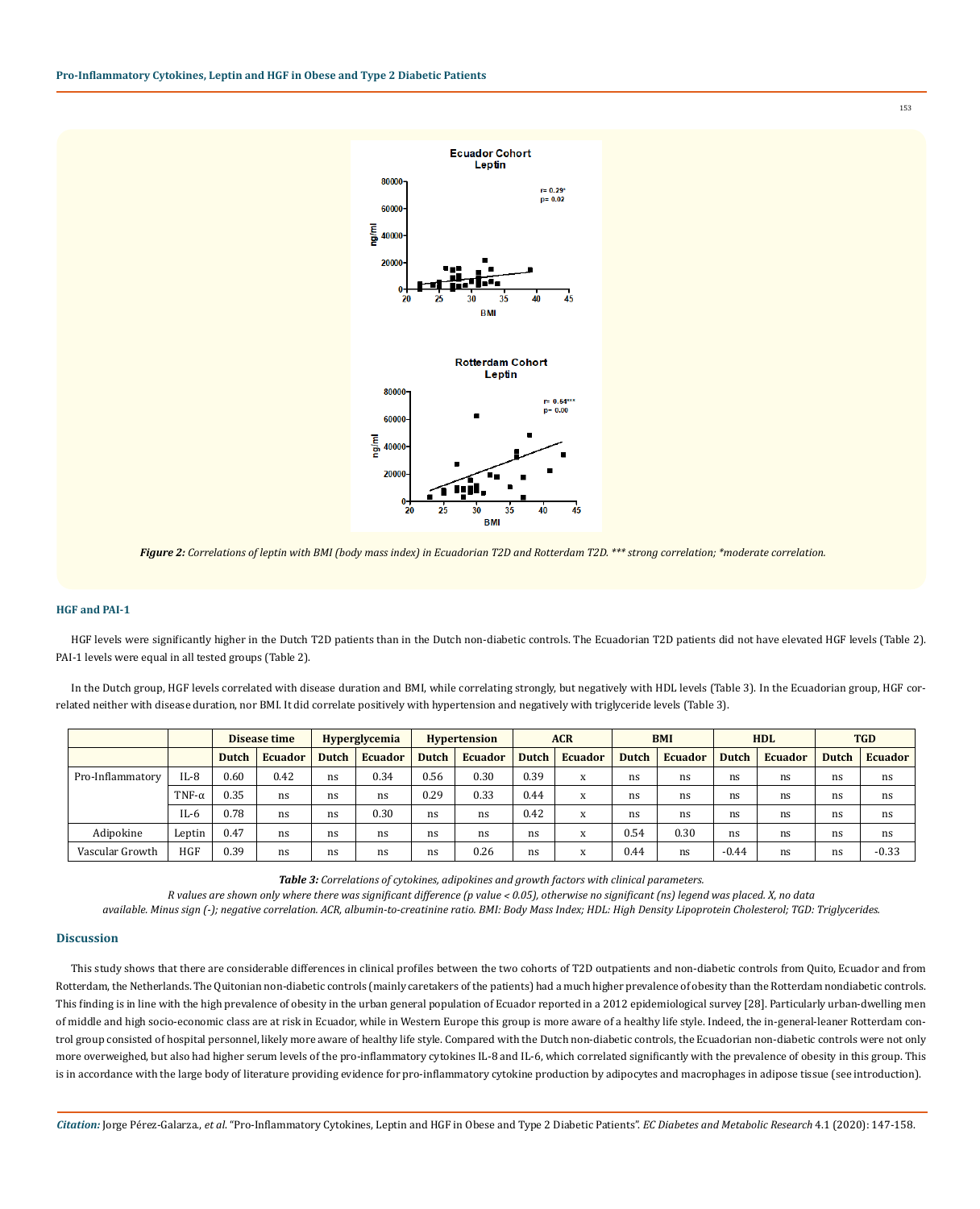Regarding the clinical profile of the T2D ambulatory patients of both countries, mean disease duration was longer in the Dutch patients than in the Ecuadorian patients, i.e. 14 versus 6 years. The T2D in the Ecuadorian patients was also milder and reasonably well controlled, with lower Hb1Ac levels than those in the Dutch patients. The Dutch T2D patients were also more obese and reported more vascular complications, such as high blood pressure. The albumin-to-creatinine ratio was disturbed in 46,6% of the Dutch patients. Although, we have no data on the albumin-to-creatinine in the here studied Ecuadorian T2D patients, a recent study of ours in a similar Ecuadorian T2D outpatient cohort from the same hospital detected a low prevalence of renal failure (2.8%). We therefore assume that microvascular kidney disease was also less prevalent in the Ecuadorian T2D patient group that took part in the current study.

Another notable difference between the Ecuadorian and Dutch T2D patients was in the use of medication: most of the Dutch patients were on insulin and used statins, while only a minority of Ecuadorian patients used this medication. The higher use of statins in Rotterdam resulted in a much more beneficial blood lipid profile and patients in this group had hardly any abnormal liver function values.

The differences in clinical profiles between the T2D groups were reflected in the serum profiles regarding pro-inflammatory cytokine, leptin/adiponectin and vascular growth factors.

#### **Inflammatory cytokines**

The Ecuadorian patients had mildly increased signs of inflammation, with only increased levels of IL-8 and TNF-α as compared to the Ecuadorian non-diabetic controls (who were equally obese). On average these higher cytokine levels correlated with the hyperglycemia in the T2D patients. Collectively this suggest that in ambulatory Ecuadorian patients with a mild form of T2D, levels of pro-inflammatory cytokines are driven by adipose tissue and the hyperglycemic state.

The serum of Dutch T2D patients had high (in fact the highest) levels of pro-inflammatory cytokines, which correlated strongly with the presence of hypertension and the albumin-to-creatinine ratio. In the Ecuadorian patients, levels of pro-inflammatory cytokines, although lower, also correlated with hypertension. We thus assume that the kidney's microvascular state plays another important role in elevating the levels of pro-inflammatory cytokines in T2D patients. It is known that dysfunctional endothelium can be an important source of inflammatory cytokines, particularly in older age [31,32].

In sum, in the T2D patients in this study, serum levels of the classical pro-inflammatory cytokines IL-8, TNF-α and IL-6 were determined by obesity, hyperglycemia and micro-vascular disease, as evidenced in the kidney.

**Leptin:** Leptin levels were clearly raised in the Dutch patients, while they were normal to low in the Ecuadorian patients. Similarly, while being obese in the Dutch patients was significantly associated with high levels of leptin, in the Ecuadorian patients, who were only slightly less overweight/obese than the Dutch T2D patients, this was not the case (although leptin levels correlated weakly with BMI in Ecuadorian patients). Apparently being overweight/obese had no clear and significant effect on leptin levels in the Ecuadorian T2D patients.

This raises the question of what factors might be responsible for the low leptin levels in the Ecuadorian T2D patients as compared with the Dutch T2D patients?

Bribiescas., *et al.* also reported differences in mean leptin levels between Ache Amerindians of Paraguay and long-distance runners from the US. Although the Ache had a higher mean adiposity (fat %, Ache  $17.9 \pm 1.8$  SD; US runners  $9.7 \pm 3.2$ , p < 0.0001), leptin levels were nonetheless significantly higher in the runners (Ache 1.13 ng/ml  $\pm$  0.38 SD; runners 2.19  $\pm$  1.15; p < 0.007) [33]. These results were taken as showing that there is an important ethnic variation in leptin levels independent of adiposity. Further support for an ethnic background causing differences in leptin levels comes from a study by Mente., *et al.* who investigated the ethnic differences in adiponectin and leptin concentration and their relationship with insulin resistance. They found serum leptin to be significantly higher in South Asians and Aboriginal people than in Europeans and Chinese people, while adiponectin concentrations were significantly higher in Europeans and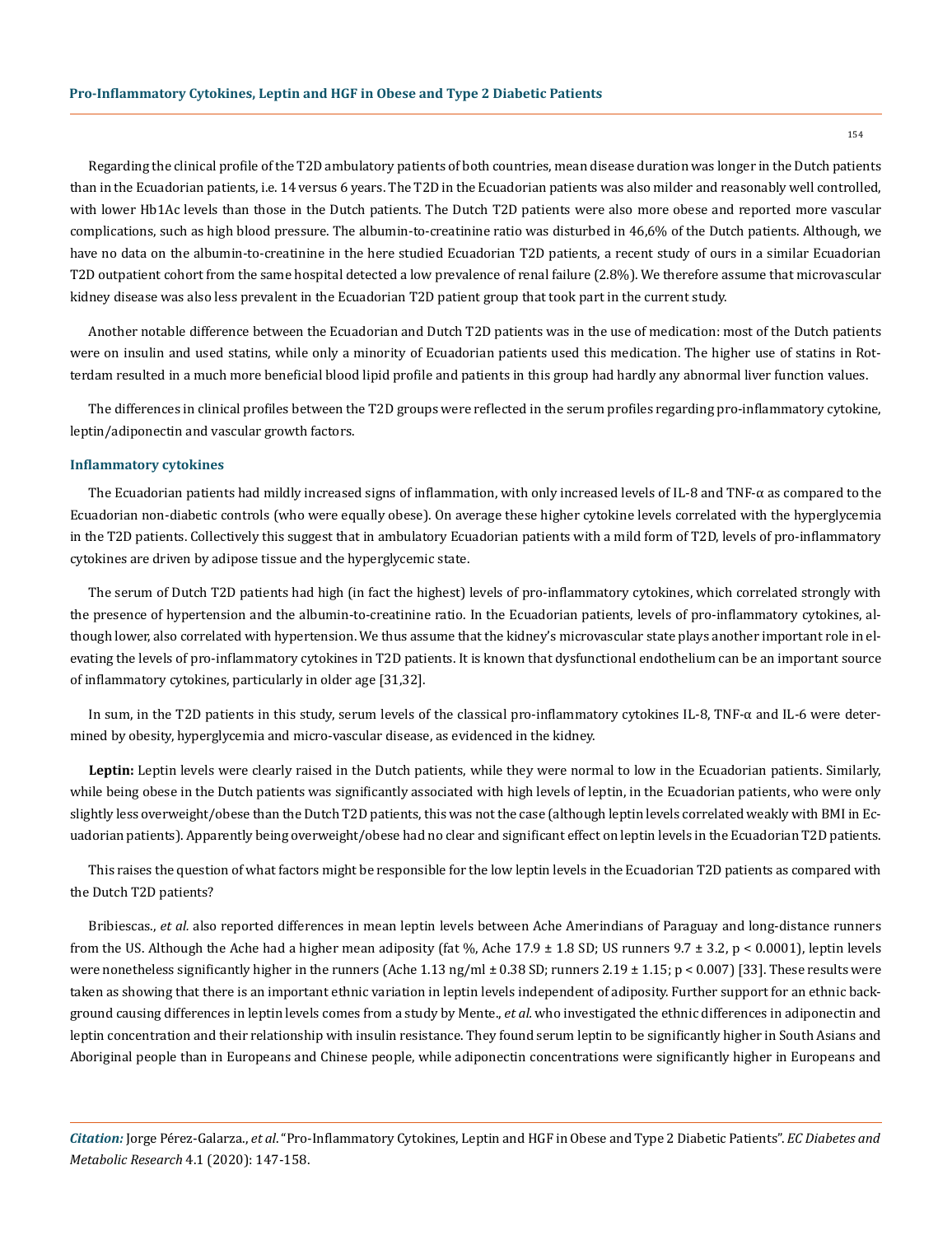Aboriginal people than in South Asians and Chinese [34]. Similarly, Delgadillo-Guzman., *et al*. compared nutritional status and circulating leptin levels between a group of Amerindian Tepehuán people and Mestizo populations of Durango City, Mexico. Both normal and overweigh Amerindian Tepehuán subjects had lower leptin concentrations than the comparable Mestizo subjects [35].

In sum, there is certainly evidence in the literature for the notion that Amerindians have lower leptin production, irrespective of obesity.

**HGF:** HGF, an important vascular repair and neogenesis factor [36], was only raised in the Dutch T2D patients. These levels correlated negatively to HDL, and it can thus be considered a marker of a high atherosclerosis risk. Konya., *et al.* (2014) have reported serum HGF levels to be positively associated with carotid atherosclerosis in diabetes [37]. Nowak., *et al.* (2008) have found that HGF levels in diabetics are determined by the presence or absence of retinopathy [38], while Nishimura., *et al.* (1998) have reported HGF levels to be the highest in patients with proliferative retinopathy [39]. It is thus likely that in longstanding and severe patients with T2D, raised HGF levels are determined by the micro- and macro-vascular disease state of the patients.

In the Ecuadorian patients with relatively mild T2D of short duration, HGF correlated with the presence of hypertension. These data agree with a report of Rajpathak., *et al.* (2010), who found that HGF concentrations were associated with systolic blood pressure in postmenopausal women at risk for stroke [40]. These investigators also found that HGF was a marker for atherosclerosis, being positively correlated with LDL cholesterol and negatively correlated with HDL. In our study, HGF was negatively correlated with levels of triglycerides in the Ecuadorian patients, which is at odds with the general view that HGF is a marker of atherosclerosis risk.

#### **Study Strengths and Limitations**

A strength of this study is that it is to our knowledge the first report (as far as we know) comparing cytokines and growth factors in Ecuadorian and Dutch patients with T2D. This makes it possible to determine putative associations between ethnicity and serum levels of leptin. Furthermore, the serum was collected in the same year and analyzed by the same group using the exact same kit, thereby allowing for a direct comparison between the study groups.

A weakness of the study is that we did not collect more clinical determinants to look for possible links with the cytokine and growth factor levels. Particularly, the vascular state of the kidneys, the carotid artery and the eyes were not systematically studied in our patient groups. In addition, a better picture of the patient's disease state would have been obtained by also measuring levels of other vascular growth factors and endothelial factors. Furthermore, detailed studies in follow-up (progression of T2D) are indicated. Additionally, the numbers of patients and controls included in this study are too small to draw solid epidemiological conclusions and there is a need for a control group without any metabolic disorder.

## **Conclusion**

The results of our study agree with evidence in the literature that overweight/obesity is more prevalent in Ecuadorian cities than in West-European cities, particularly in groups of middle and high socio-economic class. Overweight/obesity, hyperglycemia and microvascular kidney complications were key drivers of pro-inflammatory cytokine production in T2D, the first two playing a major role in relatively mild and recent forms of the Ecuadorian T2D patients, while the last factor played a key role in the longstanding, more severe disease of the Dutch patients.

In the overweight Ecuadorian T2D and non-diabetic controls, leptin levels were not raised. Further studies need to prove reports in the literature that an Amerindian background may play a role in this low production of leptin by adipose tissue.

## **Declarations**

#### **Ethics Approval and Consent to Participate**

The Medical Ethical Review Committee of the Erasmus MC approved the Dutch study. The Medical Ethical Review Committee of the Ecuadorian Corporation of Biotechnology in Quito, Ecuador approved the Ecuadorian study, and this was validated by the Ethic Committee of the Central University. Written informed consent was obtained from patients and controls. The Ecuadorian Ministry of Health (MSP) issued the permit necessary to export and process the samples at the Erasmus MC, Rotterdam, The Netherlands.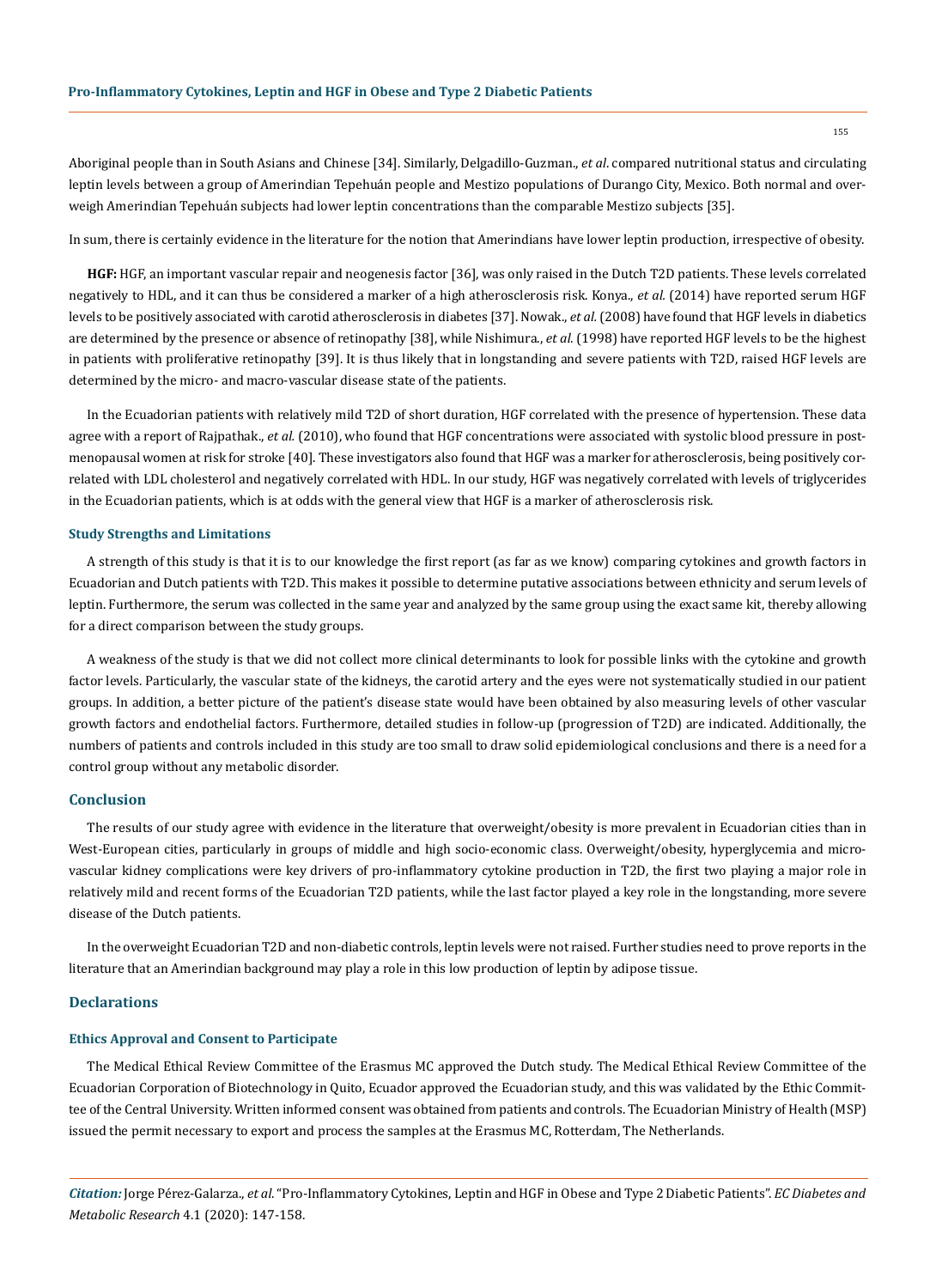#### **Consent for Publication**

Not applicable.

#### **Availability of Data and Material**

The datasets generated and/or analyzed during the current study are not publicly available because the datasets belong to two different institutions, one from the Netherlands and one from Ecuador and the author will have to ask to the respective institution on reasonable request.

#### **Competing Interests**

The authors declare that they have no competing interests.

#### **Funding**

This study was supported by Grant 2007.00.035 from the Dutch Diabetes Research Foundation, The Netherlands. The publication fee was covered by ARES – Académie de Recherche et d'Enseignement supérieur.

#### **Autor's Contributions**

JPG: Data acquisition, carried out the experimental analysis and interpretation of results. Manuscript preparation, and critical evaluation of the manuscript. BO: Data acquisition and contribution to the Analysis and interpretation of results and drafting of the manuscript and critical evaluation of the manuscript. LBR: Study design, data acquisition, carried out the experimental studies, analysis and interpretation of results. Critical evaluation of the manuscript. HdW: Study design, data acquisition, analysis and interpretation of results, critical evaluation of the manuscript, and carried out the experimental studies. DA: Data acquisition, analysis and interpretation of results, critically evaluated the manuscript, and carried out the experimental studies. VA: Data acquisition, analysis and interpretation of results, critically evaluated the manuscript, and carried out the experimental studies. ES: Study design, analysis and interpretation of results, manuscript preparation, and drafting of the manuscript and critically evaluated the manuscript. HD: Study design, analysis and interpretation of results, manuscript preparation, drafting of the manuscript, and critical evaluation of the manuscript and supervision of experimental studies. All authors read and approved the final manuscript.

## **Acknowledgements**

The authors would like to acknowledge Eugenio Espejo Hospital, Club de Leones Sur, Fundación Oftalmológica del Valle and Fundación de la Psoriasis for Ecuadorian patients' recruitment and the logistic support and the Internal Medicine Department from ErasmusMC-Rotterdam for Dutch patients' recruitment.

#### **Bibliography**

- 1. Hotamisligil GS., *et al*[. "Adipose expression of tumor necrosis factor-alpha: direct role in obesity-linked insulin resistance".](https://www.ncbi.nlm.nih.gov/pubmed/7678183) *Science* [259.5091 \(1993\): 87-91.](https://www.ncbi.nlm.nih.gov/pubmed/7678183)
- 2. Peraldi P., *et al*[. "Tumor necrosis factor \(TNF\)-alpha inhibits insulin signaling through stimulation of the p55 TNF receptor and activa](https://www.ncbi.nlm.nih.gov/pubmed/8662983)tion of sphingomyelinase". *[Journal of Biological Chemistry](https://www.ncbi.nlm.nih.gov/pubmed/8662983)* 271.22 (1996): 13018-13022.
- 3. Hotamisligil GS., *et al*[. "IRS-1-mediated inhibition of insulin receptor tyrosine kinase activity in TNF-alpha- and obesity-induced insu](https://www.ncbi.nlm.nih.gov/pubmed/8571133)lin resistance". *Science* [271.5249 \(1996\): 665-668.](https://www.ncbi.nlm.nih.gov/pubmed/8571133)
- 4. Dou L., *et al*[. "Mir-338-3p Mediates Tnf-A-induced hepatic insulin resistance by targeting PP4r1 to regulate PP4 expression".](https://www.ncbi.nlm.nih.gov/pubmed/28467989) *Cellular [Physiology and Biochemistry](https://www.ncbi.nlm.nih.gov/pubmed/28467989)* 41.6 (2017): 2419-2431.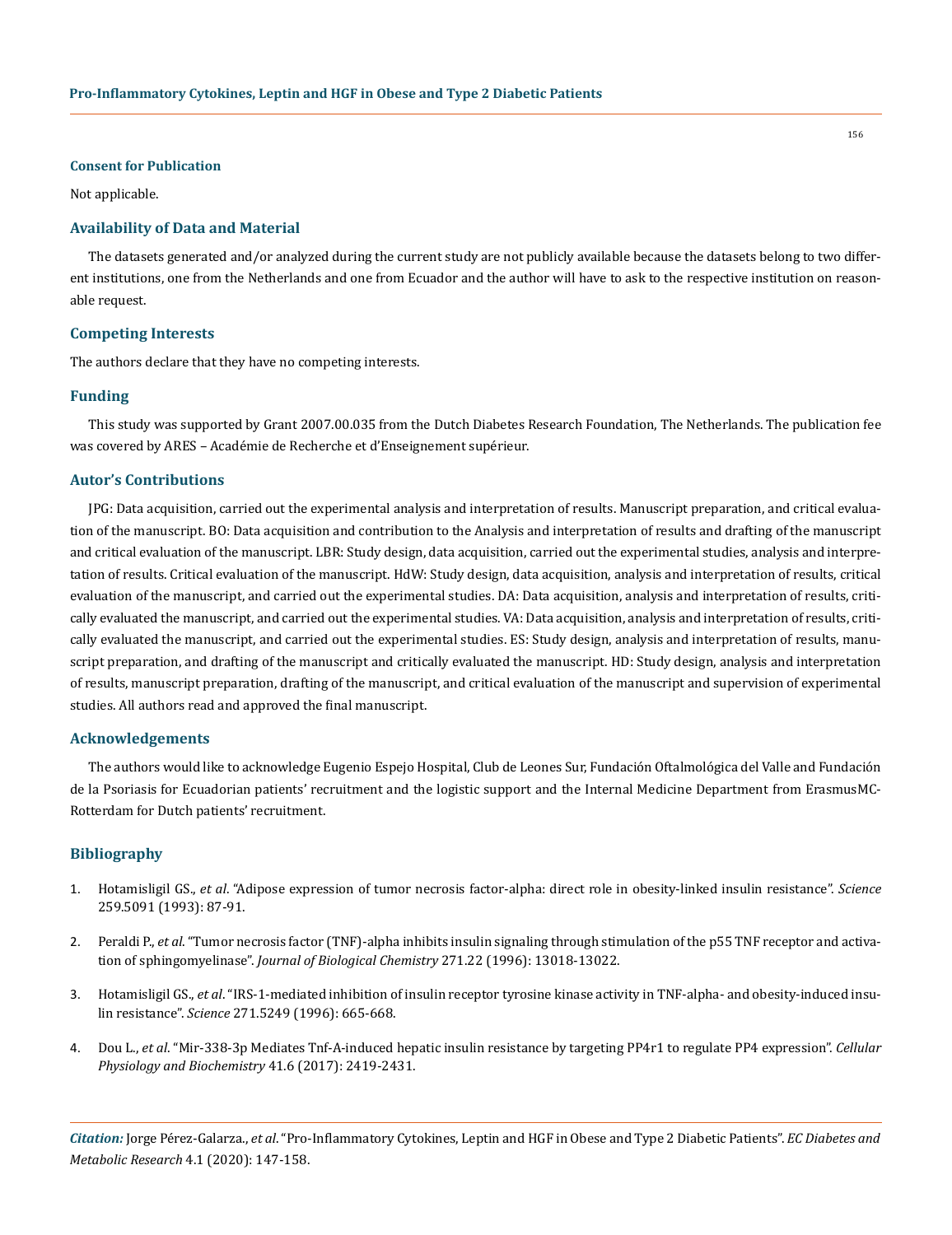- 5. Bastard J-P., *et al*[. "Recent advances in the relationship between obesity, inflammation, and insulin resistance".](https://www.ncbi.nlm.nih.gov/pubmed/16613757) *European Cytokine Network* [17.1 \(2006\): 4-12.](https://www.ncbi.nlm.nih.gov/pubmed/16613757)
- 6. [Hooper PL and Hooper PL. "Inflammation, heat shock proteins, and type 2 diabetes".](https://www.ncbi.nlm.nih.gov/pubmed/18720028) *Cell Stress Chaperones* 14.2 (2009): 113-115.
- 7. [Israël A. "The IKK complex, a central regulator of NF-kappaB activation".](https://www.ncbi.nlm.nih.gov/pubmed/20300203) *Cold Spring Harbor perspectives in biology* 2.3 (2010): [a000158.](https://www.ncbi.nlm.nih.gov/pubmed/20300203)
- 8. Nakamori Y., *et al*[. "Myosin motor Myo1c and its receptor NEMO/IKK-gamma promote TNF-alpha-induced serine307 phosphoryla](https://www.ncbi.nlm.nih.gov/pubmed/16754954)tion of IRS-1". *[Journal of Cell Biology](https://www.ncbi.nlm.nih.gov/pubmed/16754954)* 173.5 (2006): 665-671.
- 9. Scazzocchio B., *et al*[. "Oxidized LDL impair adipocyte response to insulin by activating serine/threonine kinases".](https://www.ncbi.nlm.nih.gov/pubmed/19136667) *The Journal of Lipid Research* [50.5 \(2009\): 832-845.](https://www.ncbi.nlm.nih.gov/pubmed/19136667)
- 10. Xu H., *et al*[. "Chronic inflammation in fat plays a crucial role in the development of obesity-related insulin resistance".](https://www.ncbi.nlm.nih.gov/pubmed/14679177) *Journal of Clinical Investigation* [112.12 \(2003\):1821-1830.](https://www.ncbi.nlm.nih.gov/pubmed/14679177)
- 11. Sorisky A., *et al*[. "Macrophage-Induced Adipose Tissue Dysfunction and the Preadipocyte: Should I Stay \(and Differentiate\) or Should](https://academic.oup.com/advances/article/4/1/67/4591577) I Go?". *[Advances in Nutrition: An International Review Journal](https://academic.oup.com/advances/article/4/1/67/4591577)* (2013): 67-75.
- 12. Vandanmagsar B., *et al*[. "The NLRP3 inflammasome instigates obesity-induced inflammation and insulin resistance".](https://www.ncbi.nlm.nih.gov/pubmed/21217695) *Nature Medicine* [17.2 \(2011\): 179-188.](https://www.ncbi.nlm.nih.gov/pubmed/21217695)
- 13. Mooradian A. "Dyslipidemia in type 2 diabetes mellitus". *[Nature Clinical Practice. Endocrinology and Metabolism](https://www.ncbi.nlm.nih.gov/pubmed/19229235)* 5.3 (2009):150-159.
- 14. [Wilcox G. "Insulin and insulin resistance".](https://www.ncbi.nlm.nih.gov/pmc/articles/PMC1204764/) *Clinical Biochemist Reviews* 26.2 (2005): 19-39.
- 15. Karki S., *et al*[. "The multi-level action of fatty acids on adiponectin production by fat cells".](https://www.ncbi.nlm.nih.gov/pubmed/22140527) *PLoS One* 6.11 (2011): e28146.
- 16. Hajer GR., *et al*[. "Adipose tissue dysfunction in obesity, diabetes, and vascular diseases".](https://www.ncbi.nlm.nih.gov/pubmed/18775919) *European Heart Journal* 29.24 (2008): 2959- [2971.](https://www.ncbi.nlm.nih.gov/pubmed/18775919)
- 17. Qu D., *et al*[. "IL-6 in diabetes and cardiovascular complications".](https://www.ncbi.nlm.nih.gov/pubmed/24697653) *British Journal of Pharmacology* 171.15 (2014): 3595-3603.
- 18. Spranger J., *et al*[. "Inflammatory Cytokines and the Risk to Develop Type 2 Diabetes".](https://www.ncbi.nlm.nih.gov/pubmed/12606524) *Diabetes* 52.3 (2003): 812-817.
- 19. [Pickup JC. "Inflammation and activated innate immunity in the pathogenesis of type 2 diabetes".](https://www.ncbi.nlm.nih.gov/pubmed/14988310) *Diabetes Care* 27.3 (2004): 813-823.
- 20. [Febbraio MA. "Role of interleukins in obesity: Implications for metabolic disease".](https://www.ncbi.nlm.nih.gov/pubmed/24698032) *Trends in Endocrinology and Metabolism* 25.6 [\(2014\): 312-319.](https://www.ncbi.nlm.nih.gov/pubmed/24698032)
- 21. Hu FB., *et al*[. "Inflammatory Markers and Risk of Developing Type 2 Diabetes in Women".](https://www.ncbi.nlm.nih.gov/pubmed/14988254) *Diabetes* 53.3 (2004): 693-700.
- 22. [Han JM and Levings MK. "Immune Regulation in Obesity-Associated Adipose Inflammation".](https://www.ncbi.nlm.nih.gov/pubmed/23825387) *Journal of Immunology* 191.2 (2013): [527-532.](https://www.ncbi.nlm.nih.gov/pubmed/23825387)
- 23. Albala C., *et al*[. "Epidemiological transition in Latin America: a comparison of four countries".](https://www.ncbi.nlm.nih.gov/pubmed/9580335) *Revista médica de Chile* 125.6 (1997): [719-727.](https://www.ncbi.nlm.nih.gov/pubmed/9580335)
- 24. Remais J V., *et al*[. "Convergence of non-communicable and infectious diseases in low- and middle-income countries".](https://www.ncbi.nlm.nih.gov/pubmed/23064501) *International [Journal of Epidemiology](https://www.ncbi.nlm.nih.gov/pubmed/23064501)* 42.1 (2013): 221-227.

*Citation:* Jorge Pérez-Galarza., *et al*. "Pro-Inflammatory Cytokines, Leptin and HGF in Obese and Type 2 Diabetic Patients". *EC Diabetes and Metabolic Research* 4.1 (2020): 147-158.